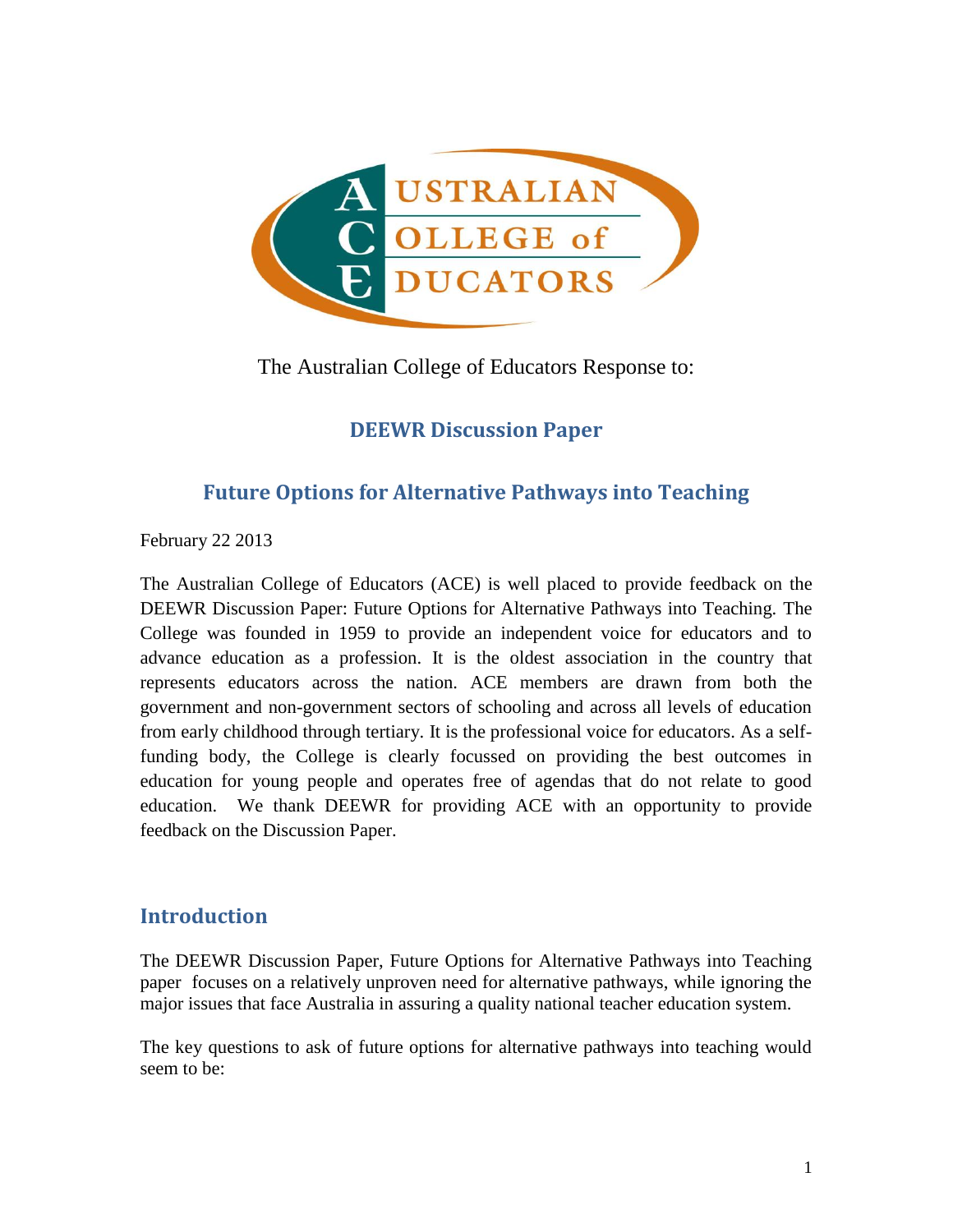- Are these options addressing the most pressing current threats to the quality of Australia's future teacher workforce?
- Are these options providing more effective programs for preparing teachers to meet standards expected of graduate and registered teachers than existing programs with a similar student profile?
- Are these options more efficient in preparing teachers for the demands of teaching?
- Are these options providing teachers who are more likely to make a career of teaching?
- Are these options attracting greater numbers of highly qualified career changers into teaching than current post-graduate programs?
- Are these options attracting more suitable applicants into teaching than current programs with similar purposes in similar institutions?
- Are selection processes for alternative pathways a valid basis on which to predict people who will be effective school principals and school leaders?
- Are these options providing a viable model that can be 'scaled-up' and applied more generally?
- Is the emphasis on alternative pathways tokenistic; that is, is its main purpose to give the impression that governments are paying serious attention to the problems arising from years running down teacher salaries and the status of the profession, while doing little?

Based on the evidence presented in the Discussion Paper, the answer in most cases would seem to be no. In some cases the answer is we just don't know. For none of these questions is there sufficient or convincing evidence to give a positive answer. In the case of claims to be a better way to recruit people who will make more effective educational leaders, they have as much validity as claims made by snake oil salesmen.

# **Will alternative pathways address critical current challenges in teacher recruitment and preparation?**

The discussion paper rightly points to the importance of attracting academically strong candidates and preparing them well. Everybody wants this. It is not a special feature of alternative programs. Countries with relatively successful student achievement have attractive, better-paid teaching professions and do not need alternatives.

A basic question is whether so-called alternative programs are an effective and efficient way to meet this need. Or, whether current privileging of such programs is actually meant to distract attention from what is really important if Australia is to have strong teaching force.

The focus of the paper seems to be misdirected. More than 15 000 students graduate from Australian teacher education programs every year, but TfA has placed only 127 students. No mention is made about the need for governments to assist the former programs to attract academically strong applicants as well. Is this not far more important?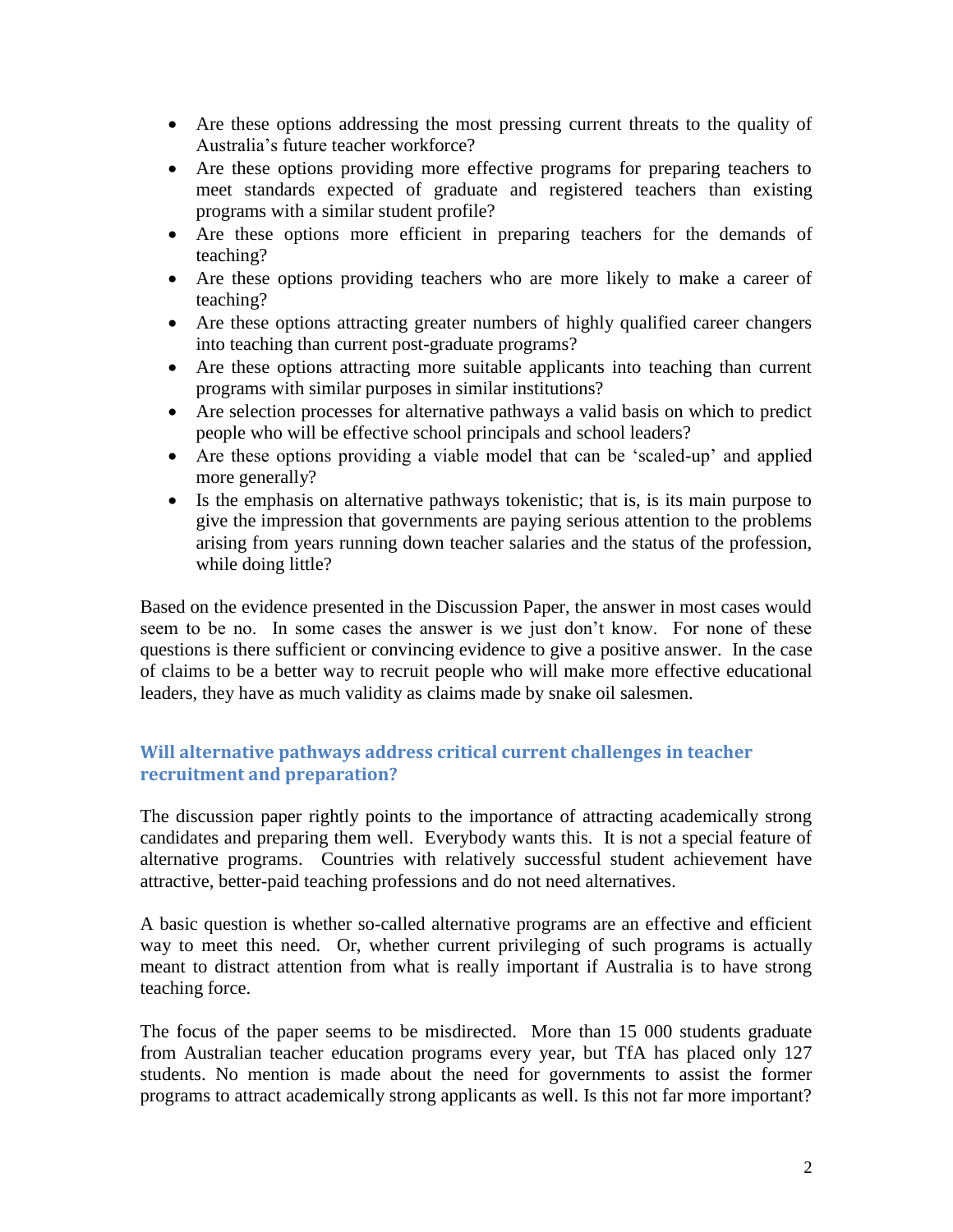It is not clear what an 'alternative' pathway can achieve that regular pathways could not given the ability to pay an attractive income during training.

Australia does have a problem ensuring that entrants to teacher education program are from abler academic backgrounds. However, the problem does not arise from lack of alternatives; it stems directly from the fact that governments have failed to maintain relative salaries and status of teaching.

ACE's position would be that we first need to clarify the most important needs so far as Australia's teacher education system as a whole is concerned, then ask whether there is any evidence that so-called alternative pathways could better meet those needs.

There is nothing particularly clever or difficult about selling a program that offers graduates a substantial salary while they learn how to teach. Singapore pays all teacher education students a salary during their training and the effects are clear. Most Australian teachers trained thirty to forty years ago were paid substantial scholarships during training. By all means, let's reintroduce such a system. It will certainly lift the competition for places. However, to offer a substantial salary but minimise the training required seems counterproductive.

The Discussion Paper does not provide action on the main factors affecting candidate choices - the status of teaching and long-term salary prospects. The research on factors affecting graduate career choices is clear on this. These are the reasons why fewer high quality graduates are choosing teaching. It is puzzling why there is no recognition of the central need for action to lift the relative salaries of teachers if the academic quality of candidates is to increase.

The paper needs to acknowledge that, ultimately, governments, both state and federal, are responsible for ensuring that salaries enable teaching to compete effectively from the pool of talent. While most of the actions suggested for attracting better candidates may have benefits, they are weak compared with actions that would substantially increase salaries for teachers who attain high standards of practice and professional certification. It needs to be pointed out that none of the top countries in international tests of student achievement see a need for alternative pathways. They make sure the regular pathways for recruiting, accreditation and registration ensure quality teachers. They do not regard these as "impediments".

Recent evidence shows a further decline in ATAR scores for teacher education students. This has been a long-term trend for which governments should be accountable. The decline matches the decline in teacher salaries relative to GDP per capita over the same period of time.

The Discussion Paper might have noted the considerable international research showing a strong relationship between teacher pay and student performance across countries. A recent paper by Peter Dolton, et al. in the journal *Economic Policy* (Jan. 2011) concludes: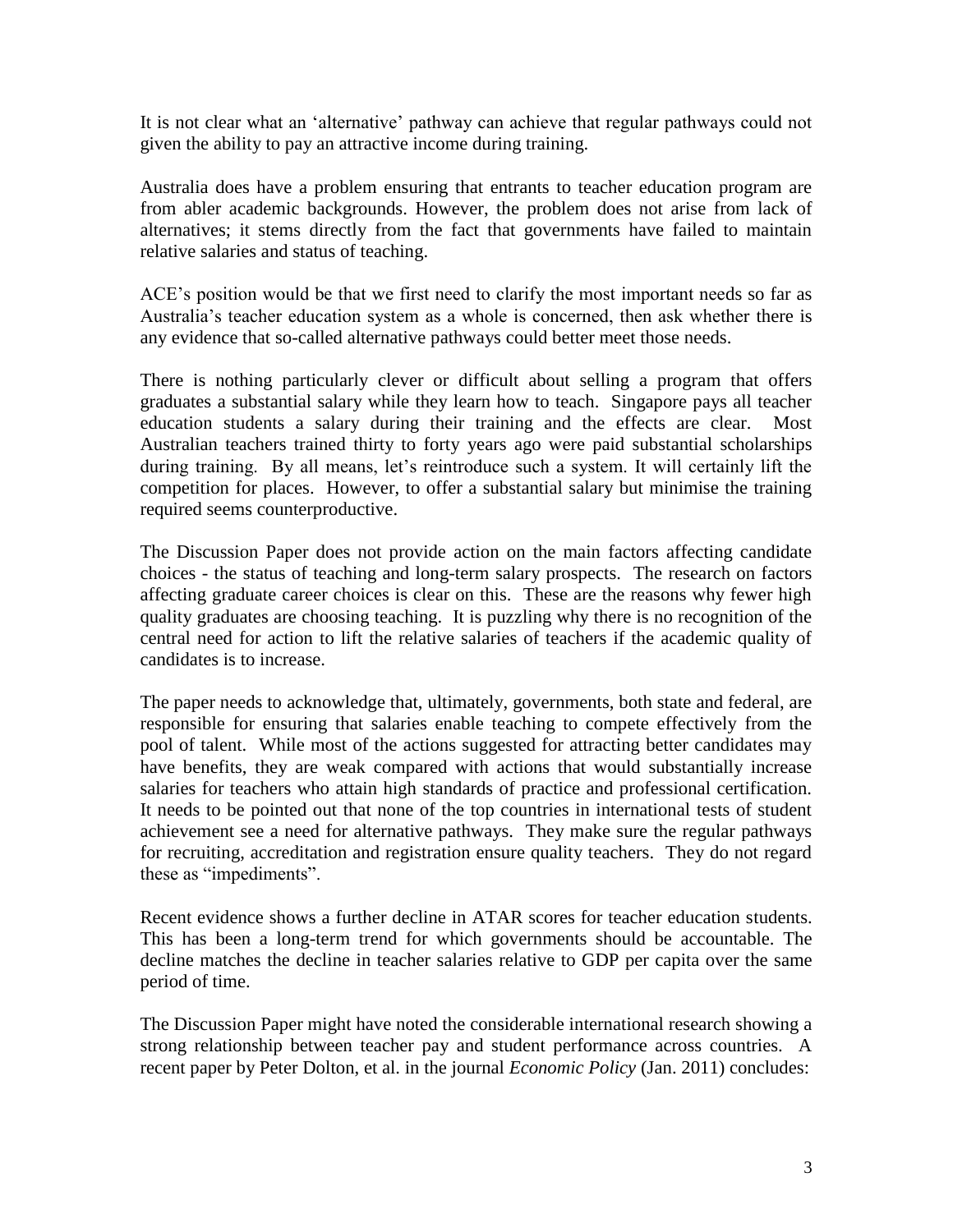Our results suggest that recruiting higher ability individuals into teaching and permitting scope for quicker salary advancement will have a positive effect on pupil outcomes.

The authors go on to say:

To provide some idea of the scale of the effects we find our coefficients suggest that a 10% increase in teacher pay would give rise to around a 5–10% increase in pupil performance. Likewise, a 5% increase in the relative position of teachers in the salary distribution would increase pupil performance by about 5–10%. These effects are significant and robust to the estimation procedure we use and the different identification assumptions we make to facilitate each estimation technique.

In another study, the same authors showed that the number of high quality graduates in England who choose teaching moves up and down as relative salaries for teachers move up and down (Chevalier, Dolton &Mcintosh, 2007).

The authors argue that each country gets the teachers it wants and deserves. Or, each country gets the teachers it is willing to pay for. The evidence is that Australia has been less and less willing to pay for high quality teachers. It has maintained reasonably competitive salaries at the entry stage but these rapidly become uncompetitive with other professions after five to ten years. It is this comparison that matters when high quality graduates make their career choices, not the starting salary. Where Australia falls down in comparison with high achieving countries is in the ratio of salaries at the top of the scale to that at the bottom. Whether alternative methods for recruiting students into teaching exist or not is largely irrelevant to improving the quality of applicants to teacher education programs or the quality of the programs themselves.

# **The meaning of "alternative pathways"**

The term "alternative pathway" is used approvingly as if it has a distinct and commonly understood meaning, but on close analysis this does not appear to be the case. There is a need to clarify what is meant by "alternative pathway". What it is and what it is alternative to is not clearly defined. This becomes clear later in the paper when several teacher education programs, like the MTeach at Melbourne University, the accelerated program at Griffith, and long standing career change programs are described as alternative when they are clearly not.

What exactly is the nature of the alternative being discussed here? Does it mean a method of teacher education? Is it just a different agency for or method of recruiting future teachers?

It is certainly not a distinct or different method of preparing teachers. Many programs have emphasised the value of practice-based, clinical-based, and school-centred for many years, so that does not seem to be what distinguishes the meaning of alternative. The best of these programs also build a strong partnership between schools and universities. The main problem in going to scale with this well-established trend in teacher education has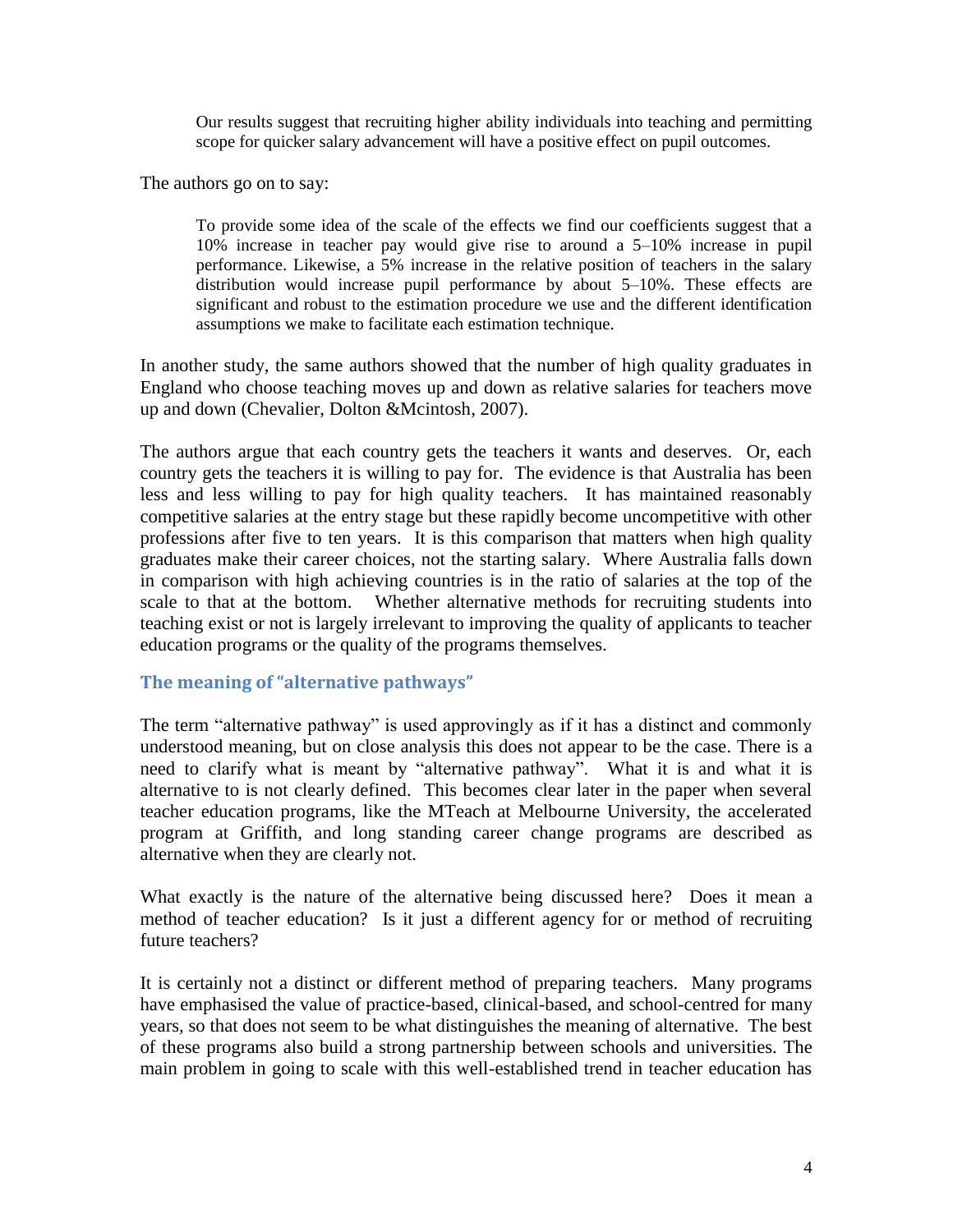been funding and finding suitable places in schools, not the lack of alternative pathways. And one of the main reasons for this is the excessive number of teachers in training.

Later in the paper, the term 'Alternative Pathway Program" is used. Does this mean "not a university teacher education program"? No, that cannot be right as so-called courses/programs for students in alternative pathways such as TfA are provided by a university.

Perhaps the term simply refers to contracting out to recruitment agencies other than government education departments or universities. Which raises the question, how have we come to the point where this is thought to be necessary? Why is the government contracting out for recruitment services rather than strengthening the capacity of universities to attract and enrol our ablest graduates? Is government advocacy for alternative pathways meeting the real need?

### **Advocacy without evidence**

As a free advertisement for Teach for Australia, this document must be rated a success. As an attempt to provide a serious, balanced, well-argued, research-based analysis for future policy options in teacher education, it falls well short of what is needed at a time of some crisis in terms of sustaining a high quality teaching workforce.

A tendentious, and at times illogical, line of argument and reasoning pervades this poorly researched paper. At times it reads as if is an advertisement for the services of one selfinterested business, when an impartial and disinterested presentation style would have been more appropriate.

Many examples of key loaded words appropriated to serve the purposes of this paper could be cited but here are a few: "flexible", "impediment", "effective", "regulatory", "barrier", "employment-based", workforce "imbalance", and so on.

Words like "flexible" are used frequently as if they describe a distinctive characteristic of "alternative pathways", but the term turns out to be vacuous and unjustified. It appears designed to persuade rather than inform.

"Employment"-based is a similarly feel good word, which on analysis conveys little, other than the obvious – that participants are paid money while being trained, while those in non-alternative pathways are not, even though they too spend extensive periods in schools.

The terms "impediment" and "barrier" are also used tendentiously, in ways they would never be used if talking about a respected profession.

# *Page 5 "Imbalance"*

"*The 2012 Schools Workforce research report released by the Productivity Commission highlighted that teacher workforce issues have the potential to compromise student*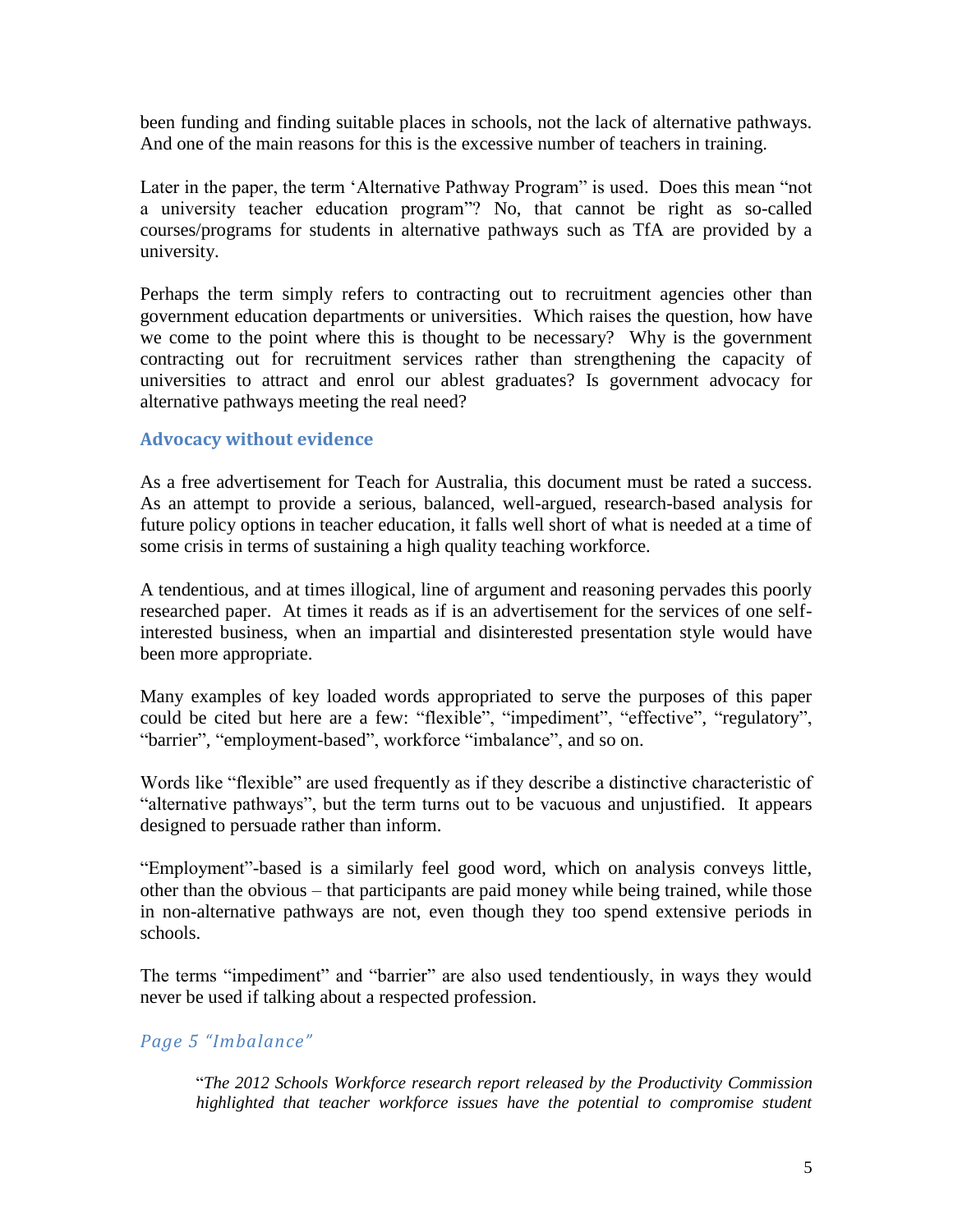*outcomes as they can limit the capacity of education authorities to supply quality teachers in all classrooms."*

It is not at all clear what this means – how can a "workforce issue" limit the capacity of education authorities.

*Examples of tendentious or misleading representations*

Page 5 lower

*. . . overcome barriers to entry to the profession . . .*

What barriers are we talking about here? Does this refer to the expectation that entrants to the profession have graduated from accredited preparation programs and demonstrated that they have met standards for registration. Barrier for whom? Would one ever apply this attitude to any other profession. The Paper seems to set aside a long history behind why the state sets up these "barriers" in regulated professions in the public interest.

Page 7

"*There is an 'opportunity-cost' for graduates with degrees other than education to consider in making the decision to enter teaching. Graduates, for example, need to consider the salaries and working conditions that would be associated with other career choices and the fact they will not be receiving an income while undertaking their initial teacher education*.."

The claim being made here is spurious. All students entering graduate level teacher education programs have degrees in fields other than education.

In addition, any graduate entering a professional preparation program, whether it is psychology, medicine, law, whatever, expects that they will not receive an income during training and before they have qualified. The term *'opportunity-cost'* is not applicable and is used inappropriately. This section needs to be deleted.

Page 9-10

"*The Queensland Department of Education and Training has implemented an initiative partnering with Griffith University to pilot a new "accelerated pathway program" to enable pre-service teacher education completion in one and a half years. It provides professional preparation for teaching and is designed for high quality graduates from non-education backgrounds wishing to teach in secondary schools."*

This is a similarly deceptive misrepresentation. All graduates applying for postgraduate training are, of course, *from non-education backgrounds.* Also, there seems to be a not too subtle slur on education courses here. (It's not obvious how a one and half year program can be described as "accelerated", when the traditional Dip Ed is only one year.)

Specious arguments are made that would never be applied to other professional preparation programs. Would one ever claim that there are "opportunity costs" for graduates who have to undergo training to become doctors, engineers, architects, etc?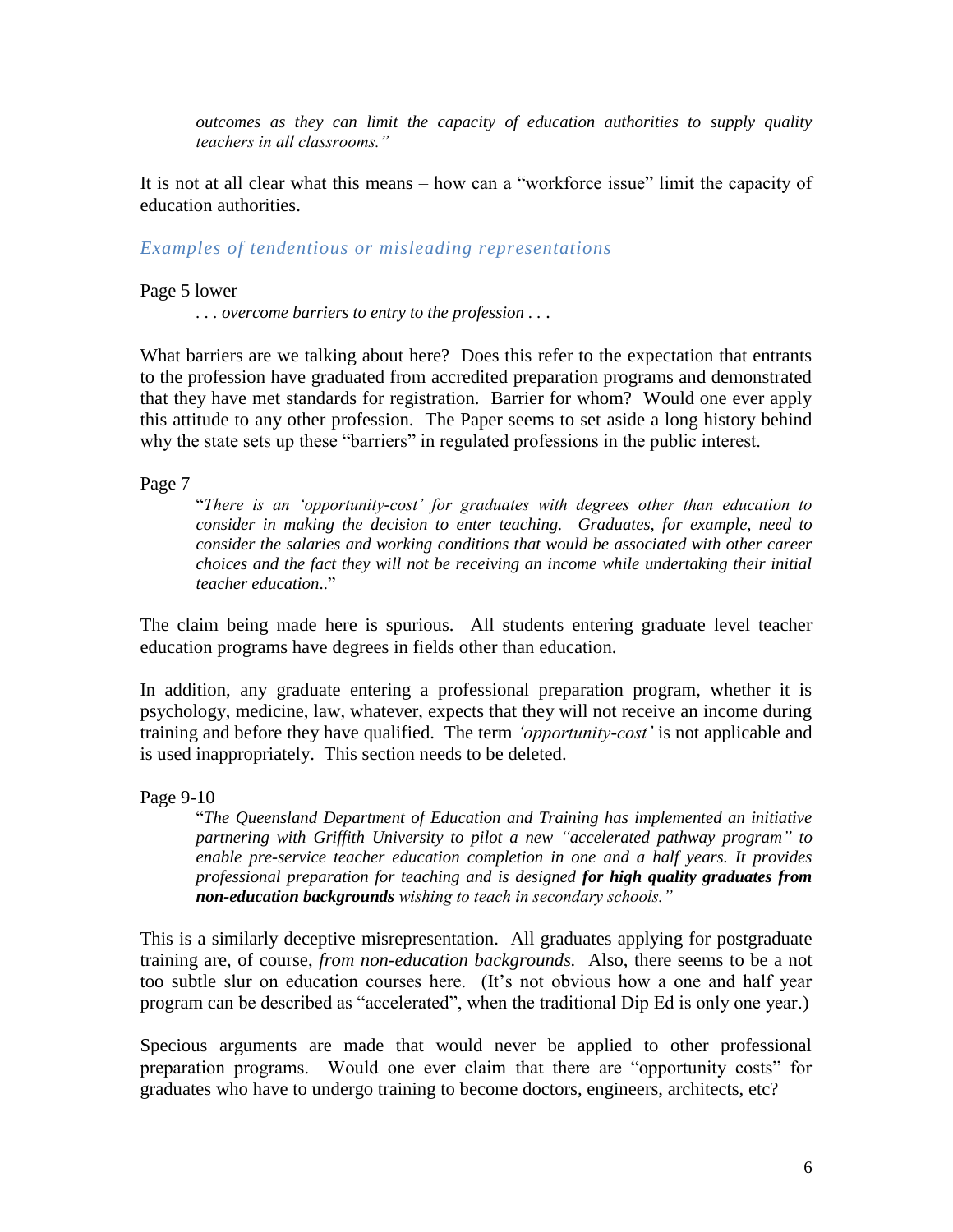What seems to underlie this line of thinking is either ignorance about the knowledge base necessary to effective teaching, or disregard for it. There is a substantial knowledge base that graduate teachers should know about teaching and learning subject matter and the research shows that teachers well equipped with it are more effective. It is less likely that student teachers will have the opportunity to pick up this knowledge in a deep and substantial way while coping with the daily demands of teaching or short bursts of course work.

Australia does have a problem ensuring that entrants to teacher education program are from abler academic backgrounds. The problem does not arise from lack of alternatives; it stems directly from the fact that governments have failed to maintain relative salaries and status of teaching

Page 7

It is important to point out that the NCATE report cited is not talking about transforming teacher education through alternative programs such as Teach for America. It is documenting innovative trends in mainstream teacher education. Terms such as "Clinical", school-centred, school-based, professional practice schools, and so on have been around for many years. Dozens of Australian reports and inquiries since the 1970s have documented the research showing the benefits of well-planned induction and mentoring programs, but governments have done little to fund their recommendations.

# **1. The case for alternative pathways**

The paper does not establish that there is a need for alternatives to current programs.

# **Comments**

#### Page 8

Once again, the implication that only "programs" such as Teach for Australia" aim to recruit high performing graduates is misleading. All programs aim to recruit the best students they can get. The problem is that, in this pursuit, they are severely handicapped by the relatively unattractive salaries governments are willing to provide.

# Discussion points

The paper does not provide convincing evidence for the benefits of "alternative" pathways. No rigorous research has been conducted comparing the performance of TfA graduates with similar students completing other programs. No research has been conducted on how much better prepared TfA applicants would have been if they had trained in regular programs.

It is unfortunate and simplistic to create the impression of polar opposites between alternative and traditional, as if they are different methods of preparing teachers. Teach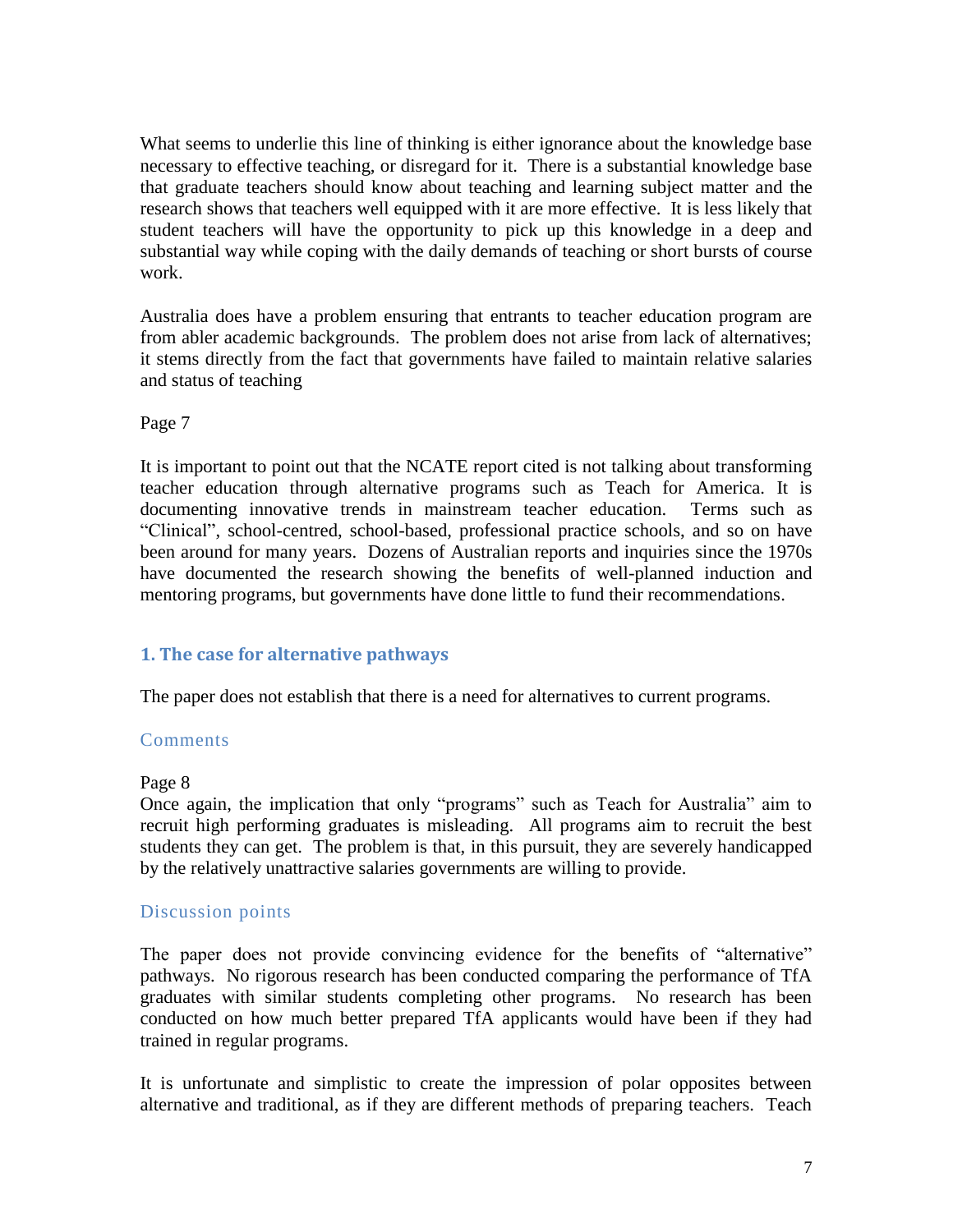for Australia is not a particular, or different or unique model for preparing teachers. It is mainly a method for recruiting applicants for teaching. And the evidence is that it is not a more effective method for doing this compared with what universities are doing now, or could do if they offered a salary during training. The University of Melbourne, for example has more applicants for its MTeach Program than there are for TfA. And the profile of the 700 students in the MTeach program is no different from that of TfA students. Monash University has five times the number of applicants for its Dip. Ed. program as there are places.

The importance of building strong links between theory and practice in professional preparation programs is well documented. (see ACER's evaluation of the Bachelor of Learning Management Program ten years ago on the DEEWR website). It is important to point out that these links are not necessarily strong just because student teachers are mainly based in schools. In fact, there is a danger that they will be less strong if they are given a heavy teaching load and left to sink or swim in a theoretical vacuum.

The basic features of effective teacher education programs are well established and should be present in any accredited program  $-$  it is not as if alternative programs necessarily have them and regular programs do not. (They are: coherence; clear links between practice and theory; well- trained supervising teachers; strong, equal partnerships between schools and universities; consistent use of standards in providing feedback; and so on.)

However, it does not provide action on the main factors affecting candidate choices - the status of teaching and long-term salary prospects. The research on factors affecting graduate career choices is clear on this. These are the reasons why fewer high quality graduates are choosing teaching. It is puzzling why there is no recognition of the central need for action to lift the relative salaries of teachers if the academic quality of candidates is to increase.

# **2. Current Approaches**

# *Comments*

#### *International approaches*

It is not correct to call all these different programs listed for England (not the UK, certainly not Scotland!) "alternative pathways", unless this term means anything one chooses to call alternative.

This is a very limited and highly selective review of international approaches. No research is provided. No justification is provided as to why Australia should go down this path. The most successful countries in international tests of student achievement (Finland, Taiwan, South Korea, Singapore, etc), do not need to use alternative pathways. Shouldn't we be looking to more successful countries for our model?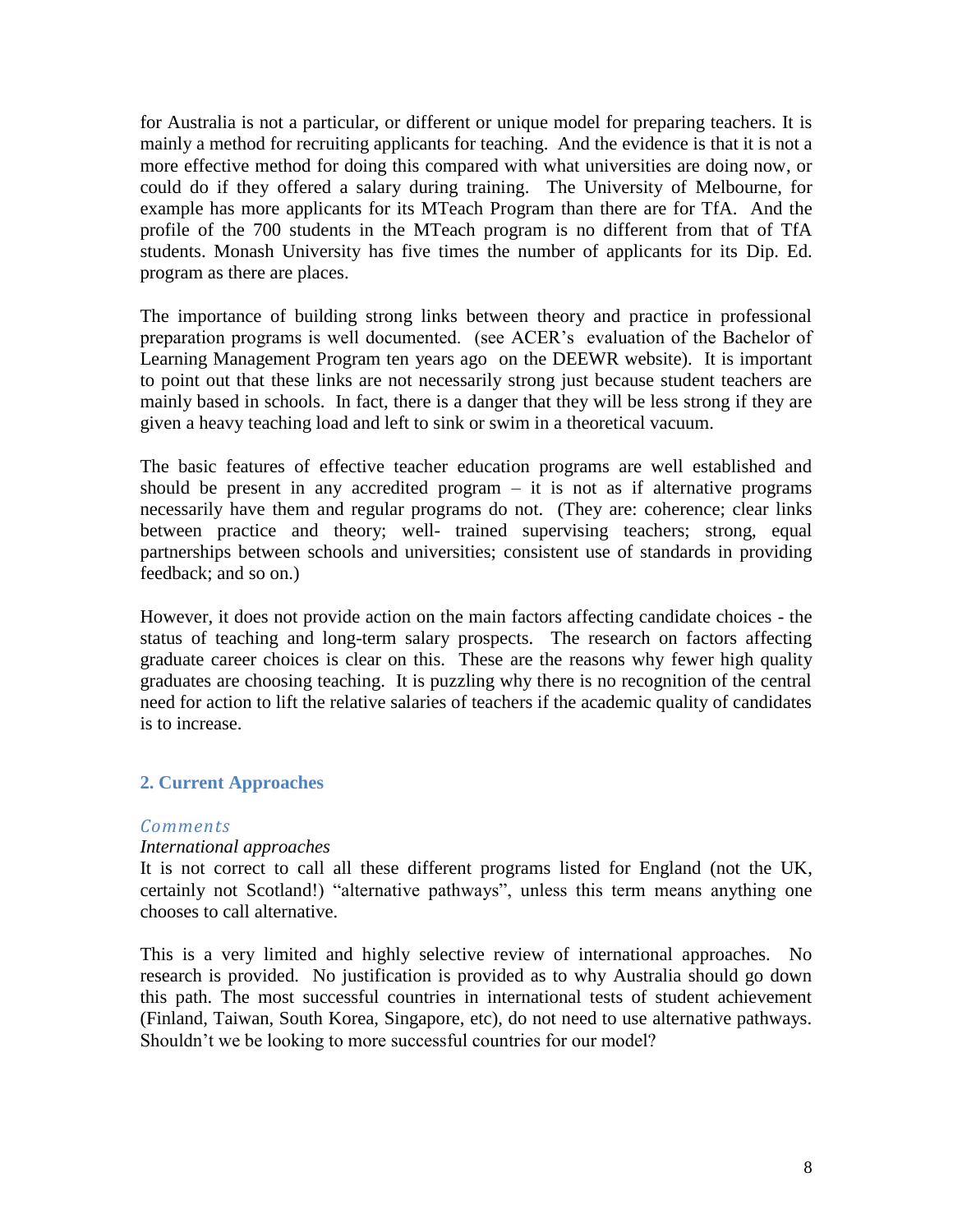#### *Australian approaches*

As indicated, the programs listed are not "alternative" in any meaningful sense. The MTeach at Melbourne University, for example, is the regular teacher education program for postgraduate students. In fact, there is considerable overlap between this program and that of TfA students, further muddying the meaning of alternative.

# *Current Australian Government funded alternative pathways.*

This section of the Discussion Paper contains similar misleading statements to those listed earlier.

**Dot point one:** Once again, *all* programs enrol students from non-teaching backgrounds. To keep repeating this vacuous statement makes us feel that there is a deliberate and not so subtle intent to deceive or belittle mainstream student teachers and teacher education. Is this what a government discussion paper should be doing?

And all programs aim to attract high performing graduates. It's not as if this is the exclusive province of TfA. However, giving a program the capacity to offer attractive salaries during training when others are not seems to be stacking the odds unfairly. All programs would be more attractive if students were paid a salary while doing them.

Why not make all programs "employment based"? This is another loaded term used as though it were a meaningful description of the methods of training teachers and as if it something exclusive to TfA. All programs could be employment based if the money were available, but still differ in their theory and practice of teacher education. In fact, all teacher education students in Singapore are employment based in that they become civil servants in effect.

**Dot point 2**: Why should we be impressed by a program that only aims to retain high performing graduates for only two years? Shouldn't policies that aim to attract, prepare well and retain high performing teachers have much more priority?

**Dot point 3**: We are not clear how or why this claim is a distinctive or exclusive feature of TfA, or whether it is in fact true.

It would be more honest to say that TfA has about 800 applicants per year, rather than giving the total over the past three years. More students are applying each year for the mainstream teacher education program at the University of Melbourne than TfA. The numbers may also be misleading as students apply for more than one program.

Our information is that the academic profile of student characteristics in the TfA program is much the same as the mainstream program, negating the claim that this is a special strength of TfA. We are also lead to believe that TfA students are less likely to have degrees in arts and science fields relevant to successful teaching.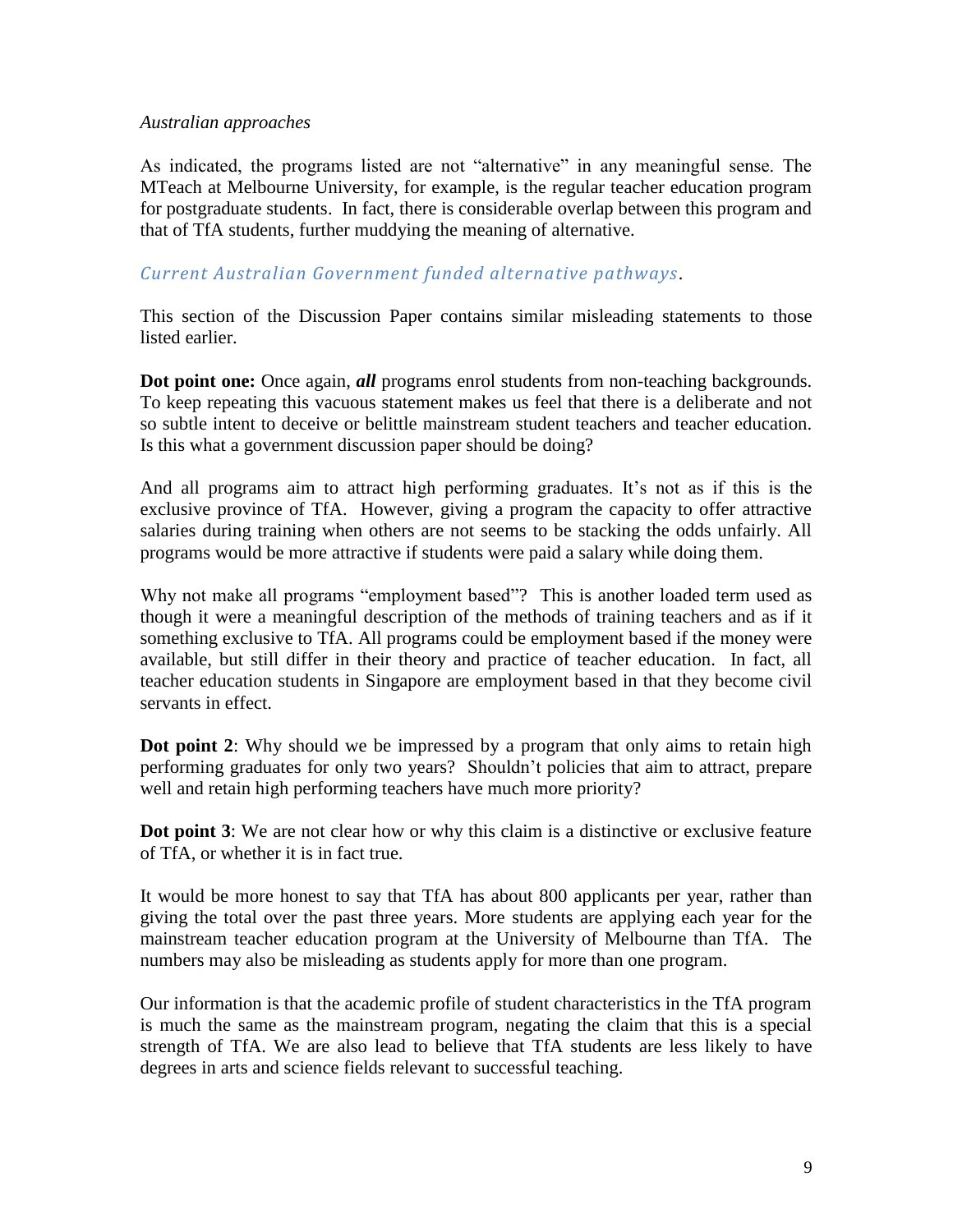It needs to be said that the scope of the evaluation questions and the evidence that could be collected in the ACER evaluation was circumscribed. It is not surprising at all that people in schools are grateful for the opportunity to have high achieving graduates in their schools. They like them no matter what program they come from.

No rigorous comparative data about the professional knowledge and performance capabilities of TfA students relative to similar students from similar programs has been collected. This is the kind of data that should be being collected for all teacher education programs so that we have a sounder basis on which to evaluate programs and to make accreditation and registration decisions.

# *Teach Next*

Multiple forms of programs for career changers have been organised by state and territory governments over many years. They have an important place, but it is misleading to label them "alternative" as if we were talking about something new and distinctive.

# **3. Discussion: Features of different pathways**

# *Discussion points*

- One feature of TfA that should be supported is to reinstate scholarships for teachers in training.
- The second point is unanswerable no evidence to base a view on.
- The use of the term "barriers" should be avoided.
- Future leadership is important for all programs not just alternative ones, but the main focus, of course, should be on producing graduates who can meet high teaching standards.

# *Comments*

Top of page 13

*. . . evaluations of alternative pathways programs internationally can give some indication of the likely success of different approaches in meeting Australian Government policy objectives.* 

Can? They might – they might not. This statement could mean anything. No supporting evidence is provided – in fact we doubt that evaluations do give such an indication, or even can, given the vastly varied meanings of alternative, especially in the USA. There is a tendency to reify the concept of 'alternative' as if it refers to a well-defined 'good' thing with commonly agreed characteristics. It seems to be designed to give the impression that TfA will meet Australia's policy objectives for a stronger teaching profession when in fact it is appears to be distracting public attention from the wider lack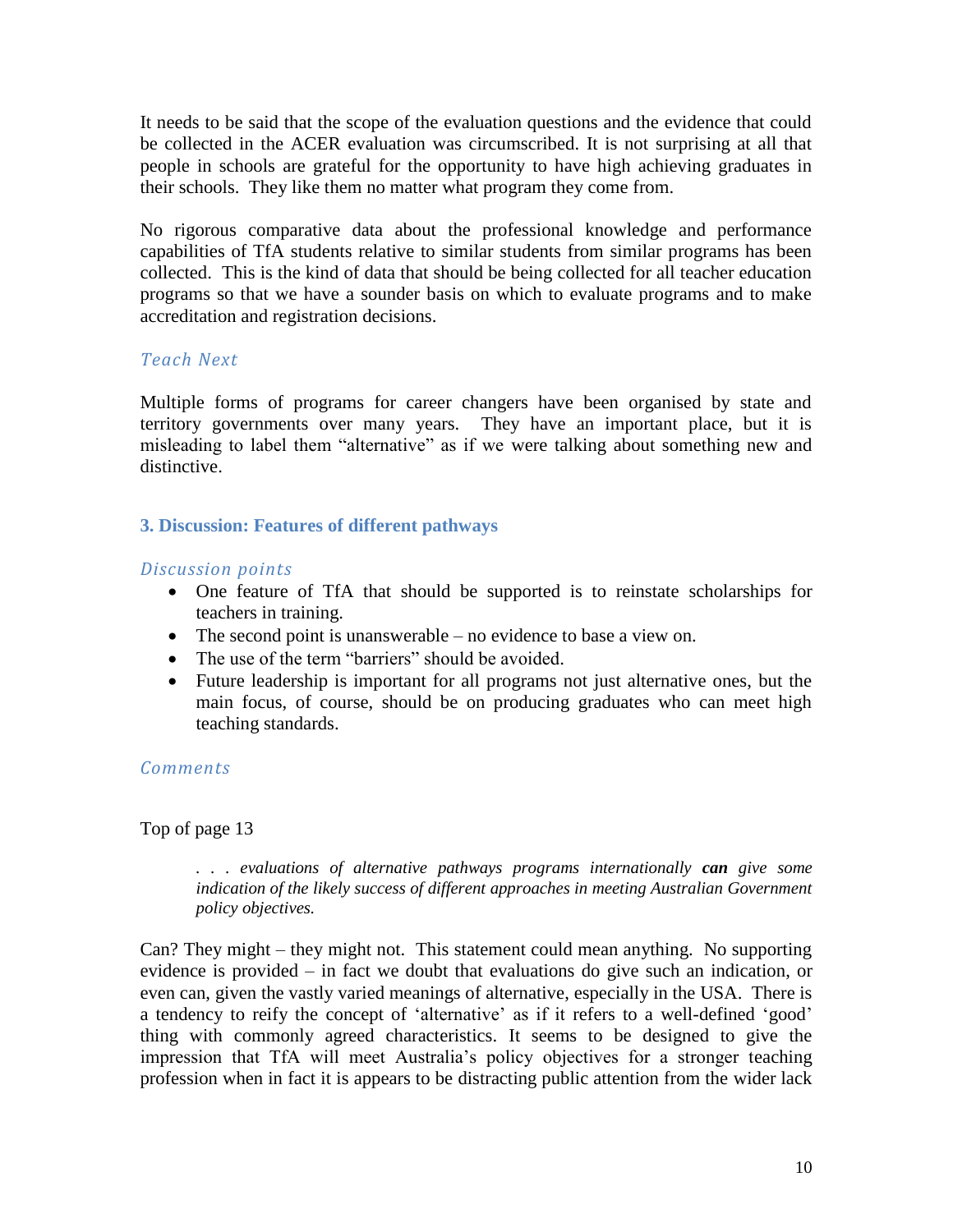of serious and comprehensive policies committed to lifting the attractiveness of teaching as a career.

Page 13

*"The effectiveness of these programs in addressing critical workforce shortages and providing a source of high quality entrants will be determined, in part, by the number of places offered in alternative pathways and the level of take-up by eligible participants in shortage areas."*

This is a difficult sentence to understand. It seems to be assuming that programs like TfA have already demonstrated that they are more effective than existing mainstream programs with similar students. This is simply not known. Also, to imply that "effectiveness" is simply a matter of how many students are enrolled is a misuse of the term.

### Middle Paragraph:

*In October 2011, education ministers agreed to a new nationally consistent approach to teacher registration. One issue to be addressed was the provision for an 'alternative authorisation to teach' which, in limited circumstances, enables people who are not eligible for full registration to be employed in roles that would otherwise require registration. This provision can facilitate participants in alternative pathways to teach prior to receiving graduate qualifications in education. Although some success has been achieved in allowing 'permission to teach', state and territory legislation and regulation still appears to restrict access to these pathways in many jurisdictions.*

Once again, there is an insidious implication that hard-won quality assurance arrangements are getting in the way of effective teacher education, when in fact they are getting in the way of what looks like a special interest group. It is hard to imagine any similar agency, using similar arguments, would get past first base in any other profession. It is hard to understand how our policy makers bought this nonsense.

Next paragraph:

*In particular, some standards require applicants to post graduate teaching courses to have completed either a major or sub-major sequence of study in a specific discipline.*

It is hard to understand how this statement ever made it into the paper. Is the government seriously suggesting that future teachers of history, science, mathematics, etc. do not need to know deeply the subjects they will be expected to teach? The research to support this is clear – deep knowledge of subject matter is a necessary condition for effective teaching. Acknowledgment of this can be found in all sets of standards for teaching.

*This has been confirmed in the experience of both Teach for Australia and Teach Next, where both regulatory and legislative issues as well as standards for entry into postgraduate teacher education courses have impacted on the overall number of*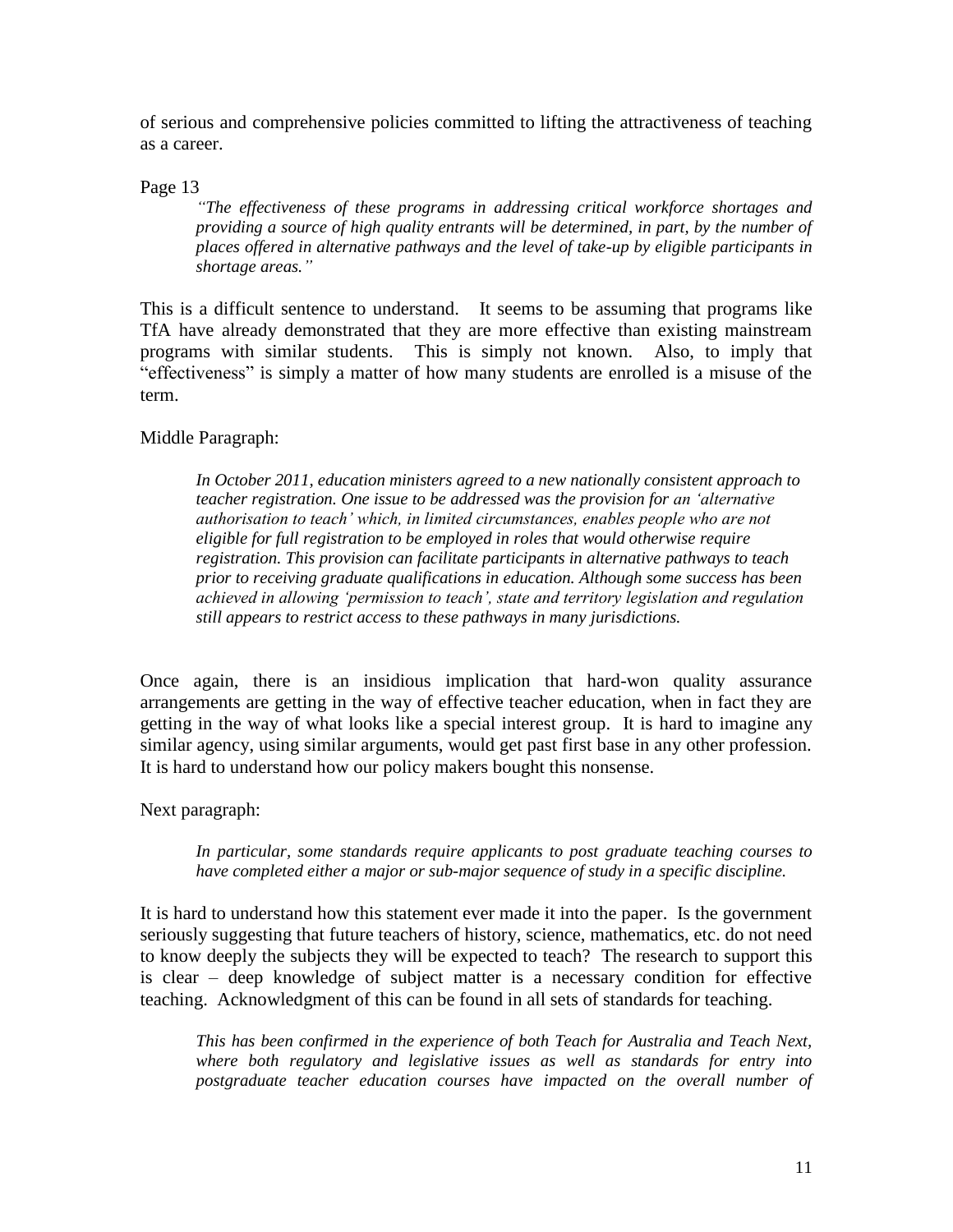*participants. This has limited capacity to scale up these initiatives to a level where they would be effective in reducing teacher shortages.*

As the Productivity Report makes clear, Australia does not have a teacher shortage problem, except in a small number of subject areas. In fact it has an oversupply problem. It does, however, have a problem in attracting and retaining sufficient teachers from the top 20 percent of high school graduates. Australia's main problem is that our governments are failing to meet their responsibility to lift salaries to a level that enables teaching to compete with other professions for the best graduates.

It is improved status and long-term salary prospects more than any other factor that will lift the academic quality of entrants to teaching.

It would be great if all teacher education students could be offered a salary during training, but unrealistic. TfA does not offer a model that can be 'scaled up'. The cost of training each person in the TfA program is many times the cost of students in equivalent programs.

Page 14

*In detailing the academic achievements of participants in its paper, A future for employment- based pathways into teaching: a case for their expansion in Australia, the Teach For Australia organisation supports its claim that the Teach for Australia program has attracted high quality participants. The paper outlines that Teach for Australia participants have an average Australian Tertiary Admissions Rank (ATAR) of 96, whereas in contrast, only 5 per cent of students entering traditional teacher training in Australia have ATARs over 90. In its evaluation of the Teach for Australia program ACER notes that the rigorous and multi- faceted selection process has identified high quality participants.*

These claims sound reasonable, but are not justified. There is nothing particularly clever or difficult about selling a program that offers graduates a substantial salary while they learn how to teach, and claiming credit for it. Most Australian teachers trained forty years ago were paid substantial scholarships during training, when teaching recruited from the ablest graduates. However, to offer a substantial salary while minimising the theoretical and research-based training required seems very odd

By all means, let's reintroduce such a system. It will certainly lift the competition for places. That is certainly not something that high achieving countries do, nor wellestablished professions with a complex knowledge base like teaching. Future primary teachers in apprentice type programs like TfA, for example, are not likely to have an opportunity to study the research on learning to read after six weeks of training and while coping with a 0.8 teaching load.

There seems to be an implicit rejection of the idea of a knowledge base for teaching in the TfA model, when in fact recent research is clearly showing clear links to better student outcomes. It is unlikely that teachers coming through a theoretically weak training program with little in depth knowledge of the research on teaching and learning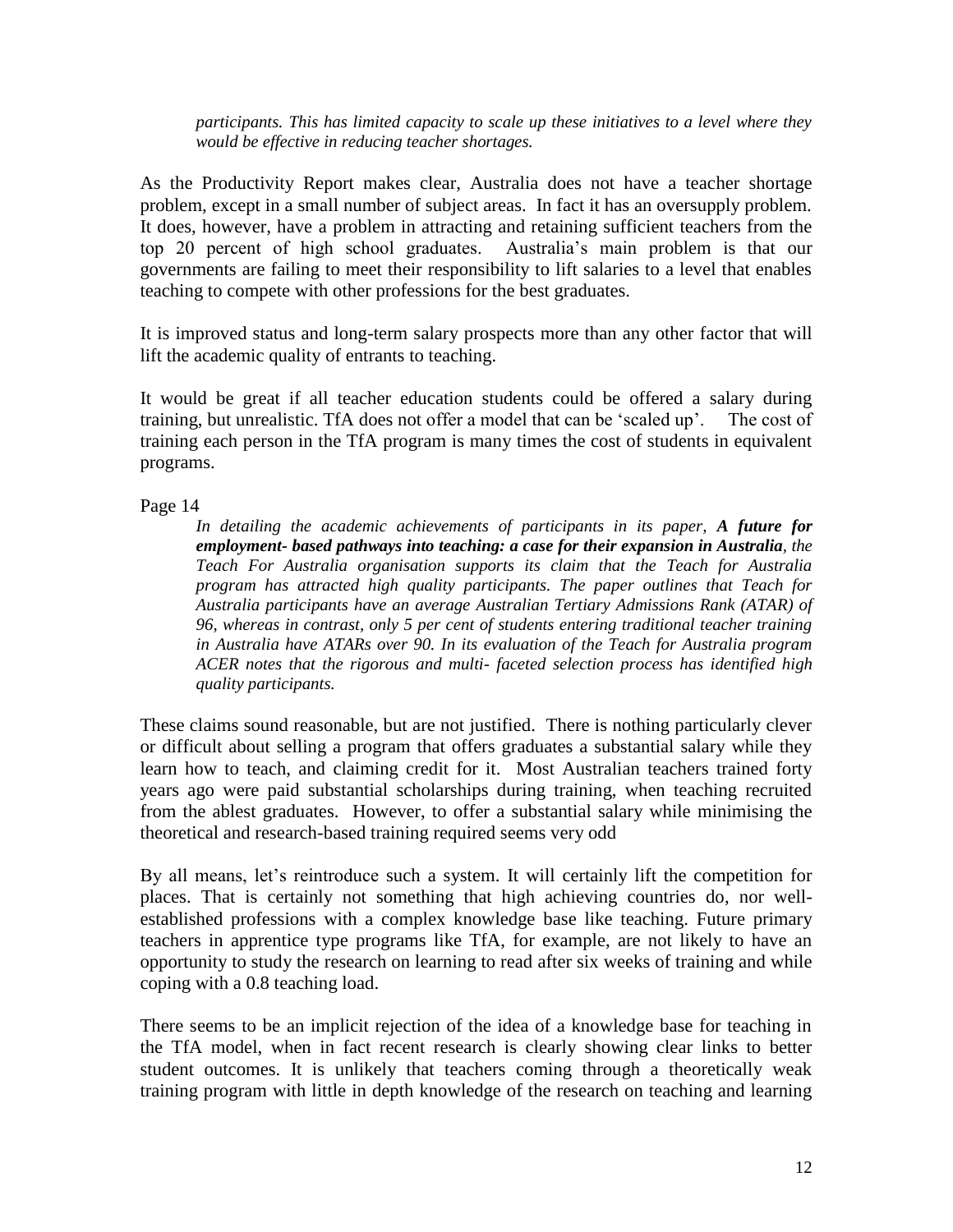in the relevant content areas will be able to provide credible professional leadership in schools.

Able students also want to be in high status, exclusive programs that have similar students, as demonstrated by countries like Finland, Singapore and Taiwan, among others. Singapore pays all teacher education students a salary during their training and the effects are clear.

Bottom Page 14-1

*These include the high quality professional experience gained by participants through clinical models as well as access to professional mentoring and support. As these are elements of many alternative pathways, it suggests that graduates from alternative pathways may be better prepared for teaching than those from traditional coursework based pathways.*

There is no evidence to support this suggestion. Once again, tendentious rhetoric.

Many programs have combined clinical, school-centred, practice-based experience with course work for many years.

### **4. Objectives for alternative pathways**

#### *Discussion points*

- It might be more appropriate to discuss the role of the Australian Government in ensuring and maintaining high quality entrants to mainstream teacher education programs and high quality training.
- The same applies to state and territory governments, who should also ensure that their accreditation bodies insist that universities maintain high cut-off scores for entrants to teacher education programs.
- Schools need resources to provide high quality supervision and teacher-mentors need special training.

#### *Comments*

*Page 17* 

*The Paper states:* 

*Based on the discussion in this paper, the objectives in supporting alternative pathways could include:*

- *overcoming barriers to entering the profession, particularly for career changers;* 

We do not see this as a problem currently. There have been many fairly successful career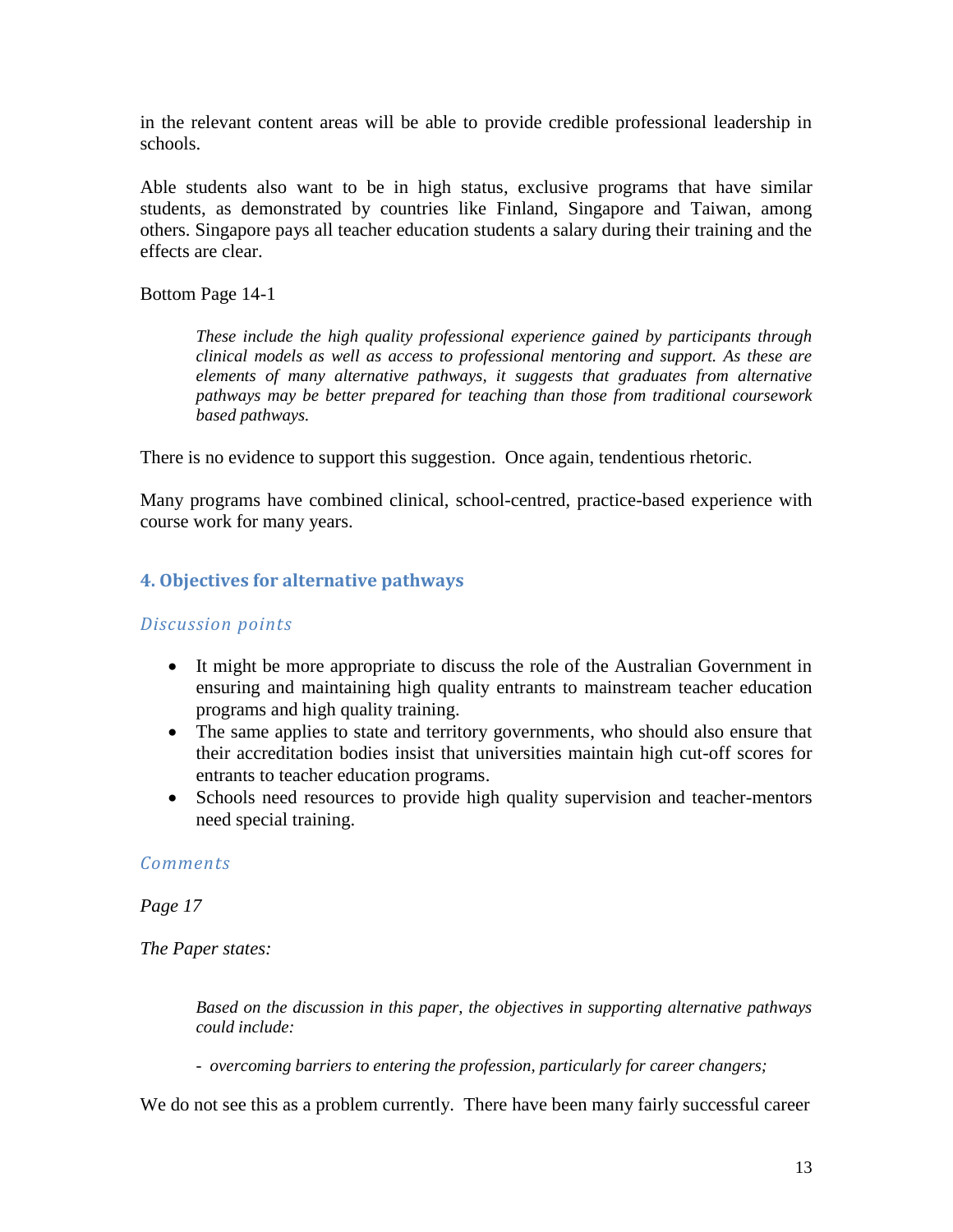change programs in recent years. If removing "barriers" means poorer preparation for teaching, then it may become a problem.

> *- attracting high quality entrants and people who may not otherwise have considered teaching, including both new graduates and mid-career professionals, into initial teacher education;*

Enough has been said about such spurious assumptions - it needs to be recognised that governments and the salary levels offered are ultimately responsible for the difficulty providers have in attracting academically strong students.

> *- diversifying the teaching workforce to ensure it reflects the diversity of the student population;*

Another spurious implicit claim. We do not believe alternative programs are necessary to achieve diversity.

> *- producing teacher education graduates with extensive practical experience who meet the high standards of professional knowledge required for entry to the profession;*

Surely this is an aim of all teacher education programs – not just alternative programs.

*- recruiting teachers who have strong leadership potential;* 

Likewise, this should be a factor in selecting students for all programs (but doubtful that anyone has the ability to do this in valid and reliable ways)

*- maximising the retention of new teachers in the teaching profession; and* 

Once again, this should be an aim of all programs, but achieving it will depend much more on reforming career paths and better salaries than anything that Alternative programs can achieve.

> *- providing opportunities for targeted teacher recruitment in a way that addresses critical workforce shortages in areas such as mathematics, science, technology and languages and in particular geographic locations.*

We do not see evidence that alternative programs like TfA can do much to achieve this – instead we may need to do what is usually done to meet a shortage, offer higher salaries – create a stronger market for teachers with these skills

*Other policy considerations include identifying alternative pathway options that are:* 

- *- effective and efficient;*
- *- sustainable in the long term;*
- *- able to be integrated with the mainstream teaching profession;*
- *- enjoy a level of support from teacher employers; and*
- *- can be sustained without the need for ongoing Australian Government intervention.*